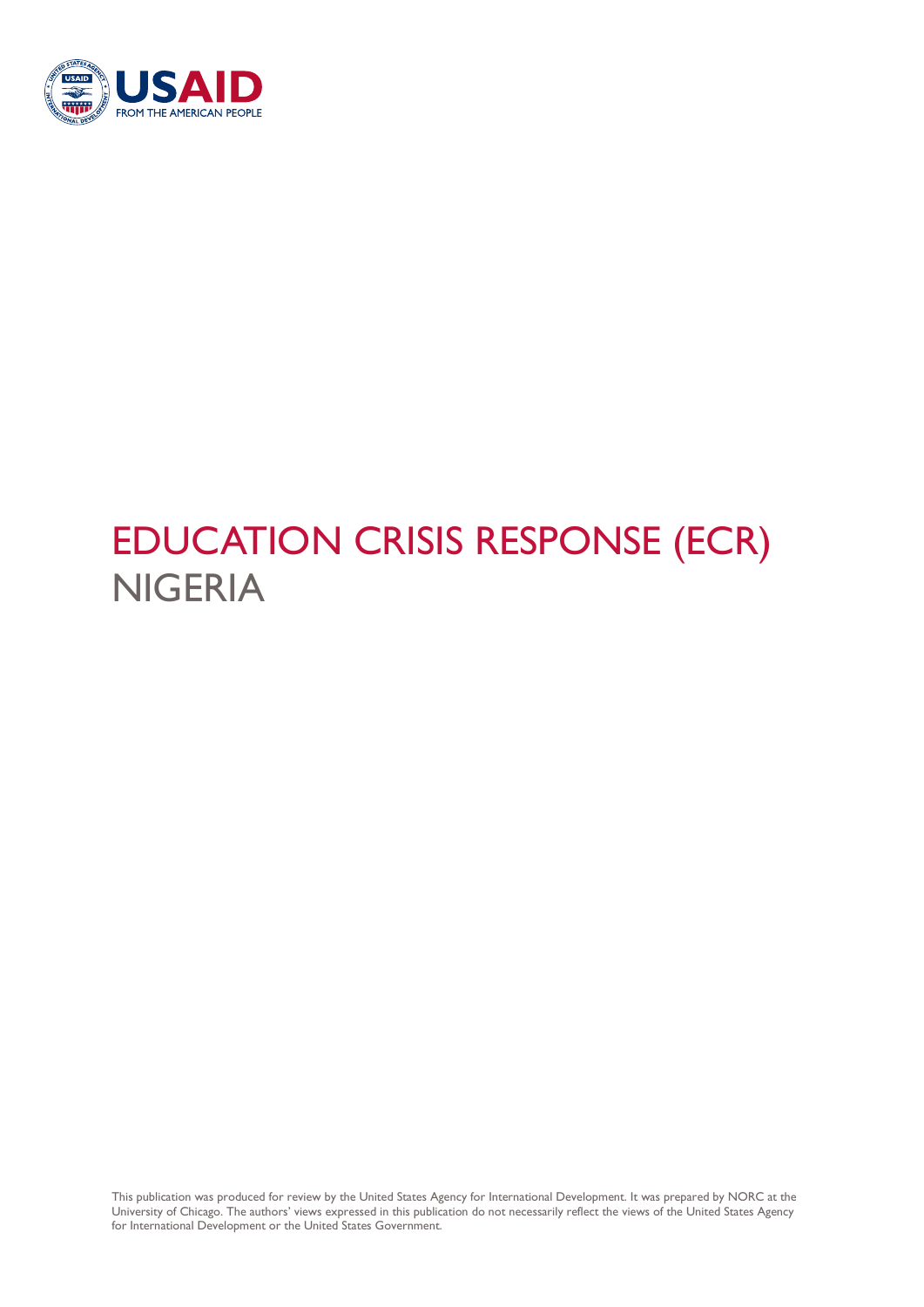## **ACTIVITY BACKGROUND**

Between October 2014 and January 2018, Creative Associates International and its sub-awardees, International Rescue Committee (IRC) and Florida State University, implemented the Education Crisis Response (ECR) activity. The project aimed to expand access to quality and relevant non-formal education (NFE) opportunities for out-of-school children ages six to 17 who were from both internally displaced persons (IDPs) and host communities in five states of northeast Nigeria, a region affected by various crises, including the Boko Haram attack. The activity was initially implemented in Adamawa, Bauchi, and Gombe states but expanded to Yobe and Borno states towards the end of the activity. A total of 80,341 outof-school children and youth benefited from the ninemonth alternative education intervention, providing structured literacy, numeracy and SEL lessons in 1,456 non-formal learning centers (NFLCs). Additional life skills training and psychosocial support was also provided. At the end of the activity's 3-year lifespan, 38% of learners were mainstreamed into formal schools.

# **KEY FINDINGS**

#### **DESIGN AND CONTEXTUALIZATION**

ECR's Social and Emotional Learning (SEL) is built on IRC's *Healing Classroom* approach, which provides crisis-affected children and youth with safe spaces and supportive relationships with the aim of building relational, emotional, and resilience skills to help individuals succeed in life. In addition, based on the lessons from IRC's *Learning in a Healing Classroom* (LHC) *intervention, which trained teachers in how to* 

#### **BEST PRACTICES**

- ECR's SEL approach had explicit, stand-alone student-centered SEL lessons along with SEL-embedded literacy and numeracy lessons. SEL was intended to build skills necessary to cope with adversity and recover from trauma.
- Grounded in IRC's global SEL competency framework, ECR's SEL framework was validated and contextualized with existing competencies in the Nigerian curriculum. Local play-based pedagogical examples of songs, dances and stories were also included in ECR's SEL scope and sequence and the facilitator training guide.
- SEL was a key component that enabled activity reach and benefited marginalized populations, including displaced children, girls, and children with disabilities.
- **ECR** built strong partnership with local government, NGOs, and community coalitions in its implementation.
- Learning facilitators with less professional training but from crisis affected communities benefited from the scripted SEL lessons, which offered a variety of playbased innovative pedagogies.

*infuse SEL principles into reading and math instructions in the Democratic Republic of Congo (DRC),* the ECR activity also developed explicit 30-minute scripted play-based and student-centered SEL lessons and embedded SEL instructions in literacy and numeracy lessons. SEL was explicitly referenced in the ECR activity's theory of change as it was necessary in increasing crisis-affected learners' well-being, resilience, and ability to function productively in conflict environments. ECR's SEL approach was designed to foster five competencies: executive function, emotional regulation, positive social skills, conflict resolution skills, and perseverance.

Based on the IRC's SEL competency framework, ECR undertook a formal curriculum design workshop to generate locally derived and contextually relevant examples for SEL curriculum and lesson plans. Before the workshop, the ECR team also mapped out existing Nigerian formal education curriculum, religious education curriculum, and UNICEF's psychosocial support manual. Workshop participants included national-level stakeholders such as representatives from the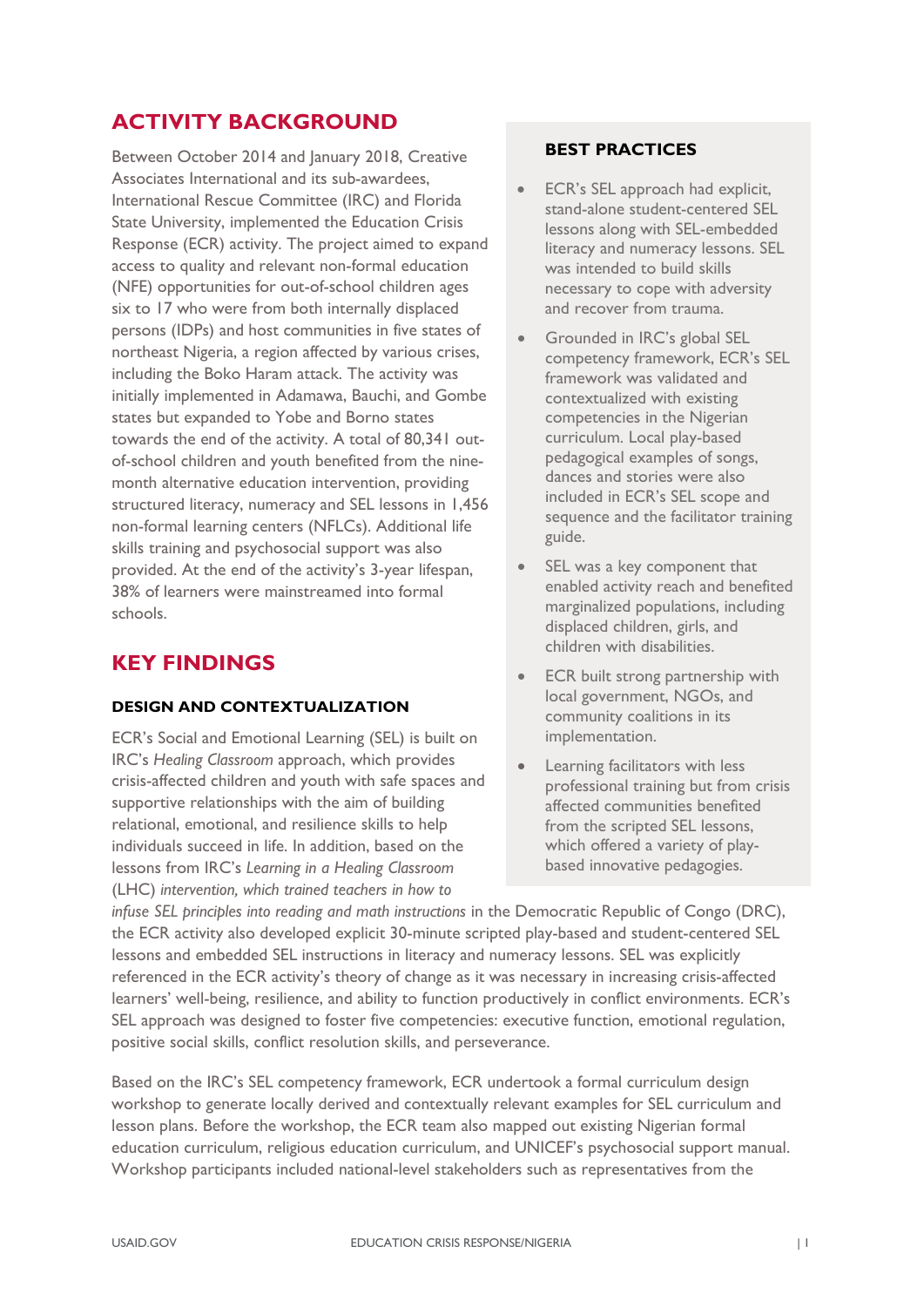Nigerian Ministry of Education, a national curriculum agency, professors at colleges of education, as well as international stakeholders such as, IRC, Creative International, and Florida State University. During the workshop, the five proposed SEL competencies were validated by comparing those with relevant existing skills and competencies in the Nigerian curriculum. Out of the five competencies, conflict resolution was identified as one of priority competencies that was contextually important. To make the curriculum culturally and contextually relevant, local songs, stories and dances were included in the scripted SEL lesson plans.

*"The contextualization really took a departure point of first looking at where social-emotional skills existed within the current Nigeria education system, either formal or non-formal, and looking at what were the core competencies that were already being required. What I worked with our local social and emotional learning specialist, was that he reviewed that curriculum, and was then asked to crosswalk those skills with IRC's social and emotional learning framework within the Safe Healing and Learning Spaces toolkit. To first understand where we already have shared values, and shared alignment on the skills that young people need in this context." – Senior Education Coordinator for Emergency Response*

Internally displaced girls and young women, and children and youth with disabilities were identified as marginalized groups. While SEL was initially envisioned as an add-on intervention for literacy and numeracy lessons, SEL soon became a full and independent component after the need for conflictaffected children and youth to heal and recover was emphasized during the design workshop. To ensure girls' safety and protection, ECR established 234 girls-only centers to avoid the risk of gender-based violence and to promote girls' access to quality NFE. Children and youth with disabilities received life skills training opportunities, where they learned skills such as leatherwork, sewing of pillows, and carpentry in addition to the regular 9-month activity.

#### **IMPLEMENTATION AND MEASUREMENT**

Training of learning facilitators and mentor teachers, development of curriculum and lesson plans, and sensitization of family and community members were used as key entry points to incorporate SEL into the ECR activity. ECR was successfully implemented through its strong partnership with local government, NGOs and community coalitions. Community coalitions identified appropriate and safe NFLC locations, as well as competent learning facilitators from conflict-affected communities, who were not formally trained, but were more relatable among displaced children and youth. After an initial five days of training on learner-centered pedagogy, establishment of safe classroom, and literacy, numeracy and SEL teaching materials, ECR then supported learning facilitators through teacher mentors working in local education departments. Scripted SEL lesson plans and scope and sequence were perceived to be helpful for these newly trained learning facilitators. ECR also formed and inaugurated the NFE Technical Working Groups that were vital in verifying and approving local relevance of the SEL facilitators' manual and trainers' guide. Such locally grounded partnership ensured not only successful implementation of the activity, but also sustainability of its impact.

*"Making government take ownership and be inclusive, even though they might not have all the necessary skills and competencies to run education in an emergency was critical to achieving the success. But we train them and build their capacity. We make the government be in the driver's seat. Also, building on existing structure and working around mobilization of communities through community coalition was crucial." – Chief of Party*

Currently, the successor of ECR—Addressing Education in Northeast Nigeria (AENN)—built on ECR's SEL-integrated materials and is working closely with Nigerian Education Development and Research Council to adopt ECR's SEL-integrated NFE curriculum into the Federal-level Accelerated Education Program curriculum and institutionalize it for national use.